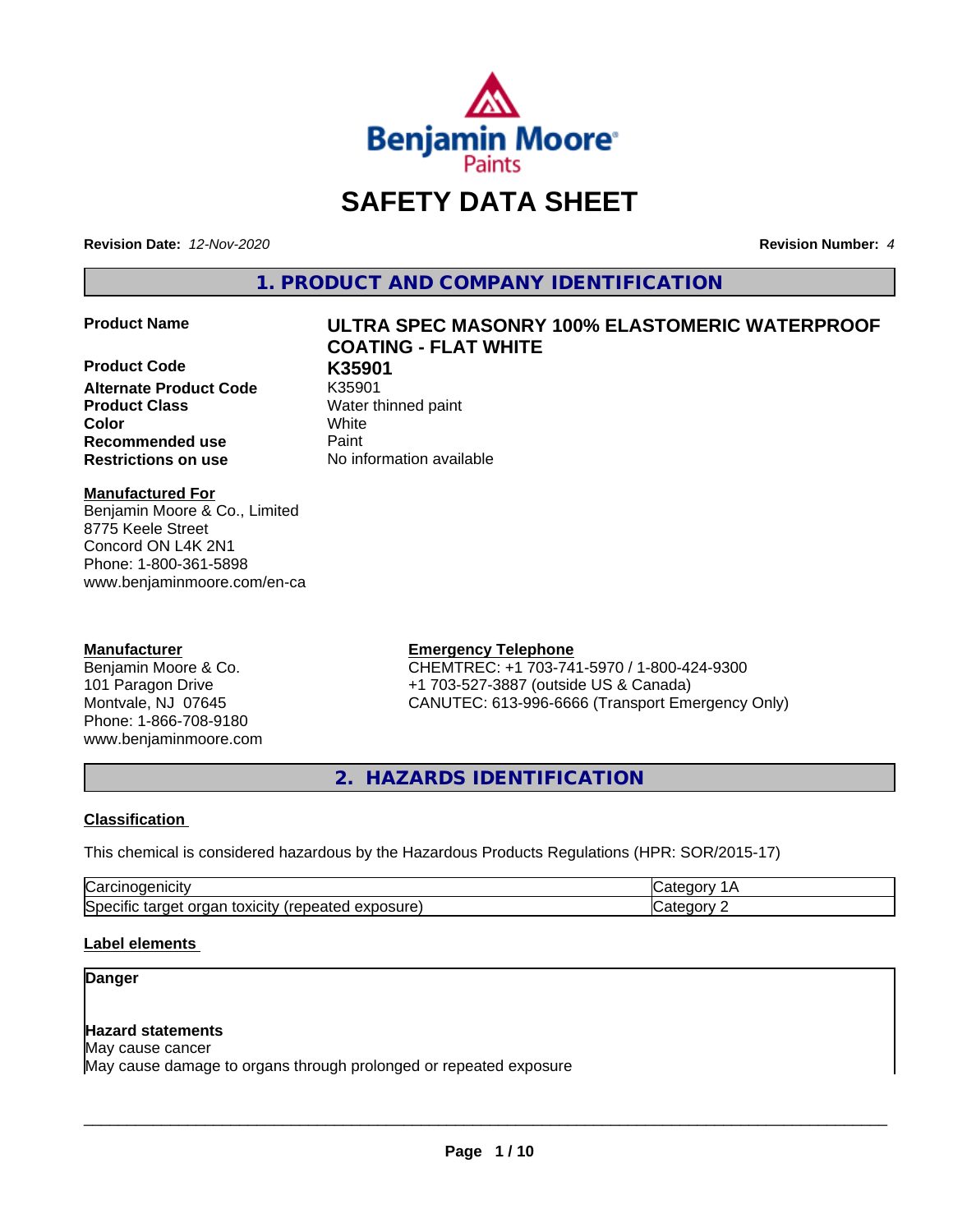## K35901 - ULTRA SPEC MASONRY 100%<br>ELASTOMERIC WATERPROOF COATING - FLAT<br>WHITE **ELASTOMERIC WATERPROOF COATING - FLAT WHITE**



**Appearance** liquid **Odor 11 Construction Odor 11 Construction Odor 11 Construction Odor little or no odor** 

### **Precautionary Statements - Prevention**

Obtain special instructions before use Do not handle until all safety precautions have been read and understood Use personal protective equipment as required Do not breathe dust/fume/gas/mist/vapors/spray

### **Precautionary Statements - Response**

IF exposed or concerned: Get medical advice/attention

## **Precautionary Statements - Storage**

Store locked up

#### **Precautionary Statements - Disposal**

Dispose of contents/container to an approved waste disposal plant

## **Other information**

No information available

 **WARNING:** This product contains isothiazolinone compounds at levels of <0.1%. These substances are biocides commonly found in most paints and a variety of personal care products as a preservative. Certain individuals may be sensitive or allergic to these substances, even at low levels.

## **3. COMPOSITION INFORMATION ON COMPONENTS**

| <b>Chemical name</b> | CAS No.        | Weight-%      | Hazardous Material<br>registry number<br>(HMIRA registry #) | Date HMIRA filed and<br>Information Review Act date exemption granted<br>(if applicable) |
|----------------------|----------------|---------------|-------------------------------------------------------------|------------------------------------------------------------------------------------------|
| Limestone            | 1317-65-3      | $10 - 30%$    |                                                             |                                                                                          |
| Titanium dioxide     | 13463-67-7     | $5 - 10%$     |                                                             |                                                                                          |
| Ethylene glycol      | $107 - 21 - 1$ | - 5%          |                                                             |                                                                                          |
| Zinc oxide           | 1314-13-2      | $-5%$         |                                                             |                                                                                          |
| Silica, mica         | 12001-26-2     | - 5%          |                                                             |                                                                                          |
| Silica, crystalline  | 14808-60-7     | $0.1 - 0.25%$ |                                                             |                                                                                          |
| Diphenyl ketone      | 119-61-9       | $0.1 - 0.25%$ |                                                             |                                                                                          |

\*The exact percentage (concentration) of composition has been withheld as a trade secret

## **4. FIRST AID MEASURES**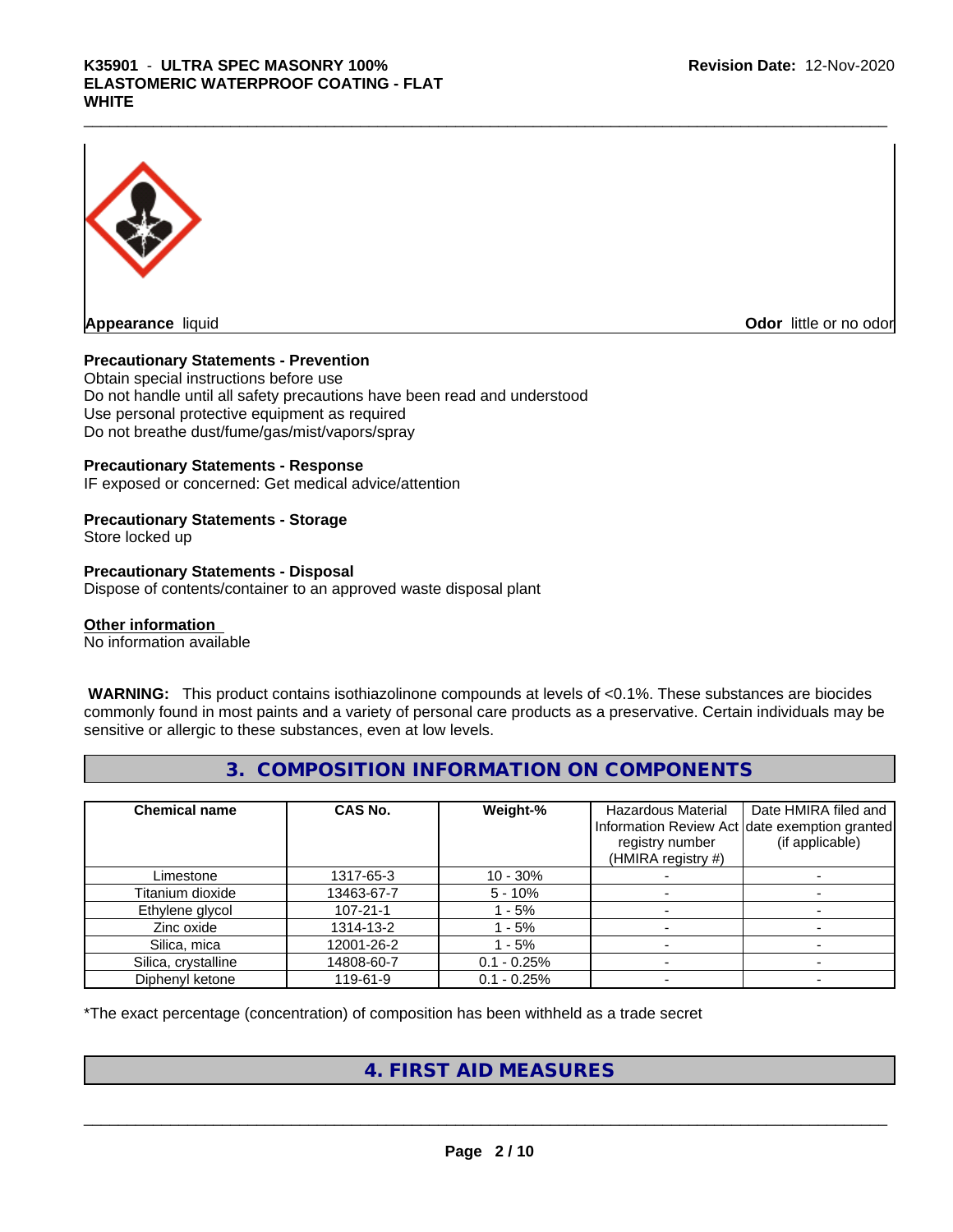| <b>General Advice</b>                  | For further assistance, contact your local Poison Control<br>Center.                                                                                                                                                            |
|----------------------------------------|---------------------------------------------------------------------------------------------------------------------------------------------------------------------------------------------------------------------------------|
| <b>Eye Contact</b>                     | Rinse thoroughly with plenty of water for at least 15<br>minutes and consult a physician.                                                                                                                                       |
| <b>Skin Contact</b>                    | Wash off immediately with soap and plenty of water while<br>removing all contaminated clothes and shoes.                                                                                                                        |
| <b>Inhalation</b>                      | Move to fresh air. If symptoms persist, call a physician.                                                                                                                                                                       |
| Ingestion                              | Clean mouth with water and afterwards drink plenty of<br>water. Call a POISON CENTER or doctor/physician if<br>exposed or you feel unwell. If large quantities of this<br>material are swallowed, call a physician immediately. |
| <b>Most Important Symptoms/Effects</b> | None known.                                                                                                                                                                                                                     |
| <b>Notes To Physician</b>              | Treat symptomatically.                                                                                                                                                                                                          |

**5. FIRE-FIGHTING MEASURES**

| <b>Suitable Extinguishing Media</b>                                              | Use extinguishing measures that are appropriate to local<br>circumstances and the surrounding environment.                                   |  |  |
|----------------------------------------------------------------------------------|----------------------------------------------------------------------------------------------------------------------------------------------|--|--|
| Protective equipment and precautions for firefighters                            | As in any fire, wear self-contained breathing apparatus<br>pressure-demand, MSHA/NIOSH (approved or equivalent)<br>and full protective gear. |  |  |
| <b>Specific Hazards Arising From The Chemical</b>                                | Closed containers may rupture if exposed to fire or<br>extreme heat.                                                                         |  |  |
| Sensitivity to mechanical impact                                                 | No.                                                                                                                                          |  |  |
| Sensitivity to static discharge                                                  | No.                                                                                                                                          |  |  |
| <b>Flash Point Data</b><br>Flash point (°F)<br>Flash Point (°C)<br><b>Method</b> | Not applicable<br>Not applicable<br>Not applicable                                                                                           |  |  |
| <b>Flammability Limits In Air</b>                                                |                                                                                                                                              |  |  |
| Lower flammability limit:<br><b>Upper flammability limit:</b>                    | Not applicable<br>Not applicable                                                                                                             |  |  |
| Flammability: 0<br><b>NFPA</b><br>Health: 1                                      | <b>Instability: 0</b><br><b>Special: Not Applicable</b>                                                                                      |  |  |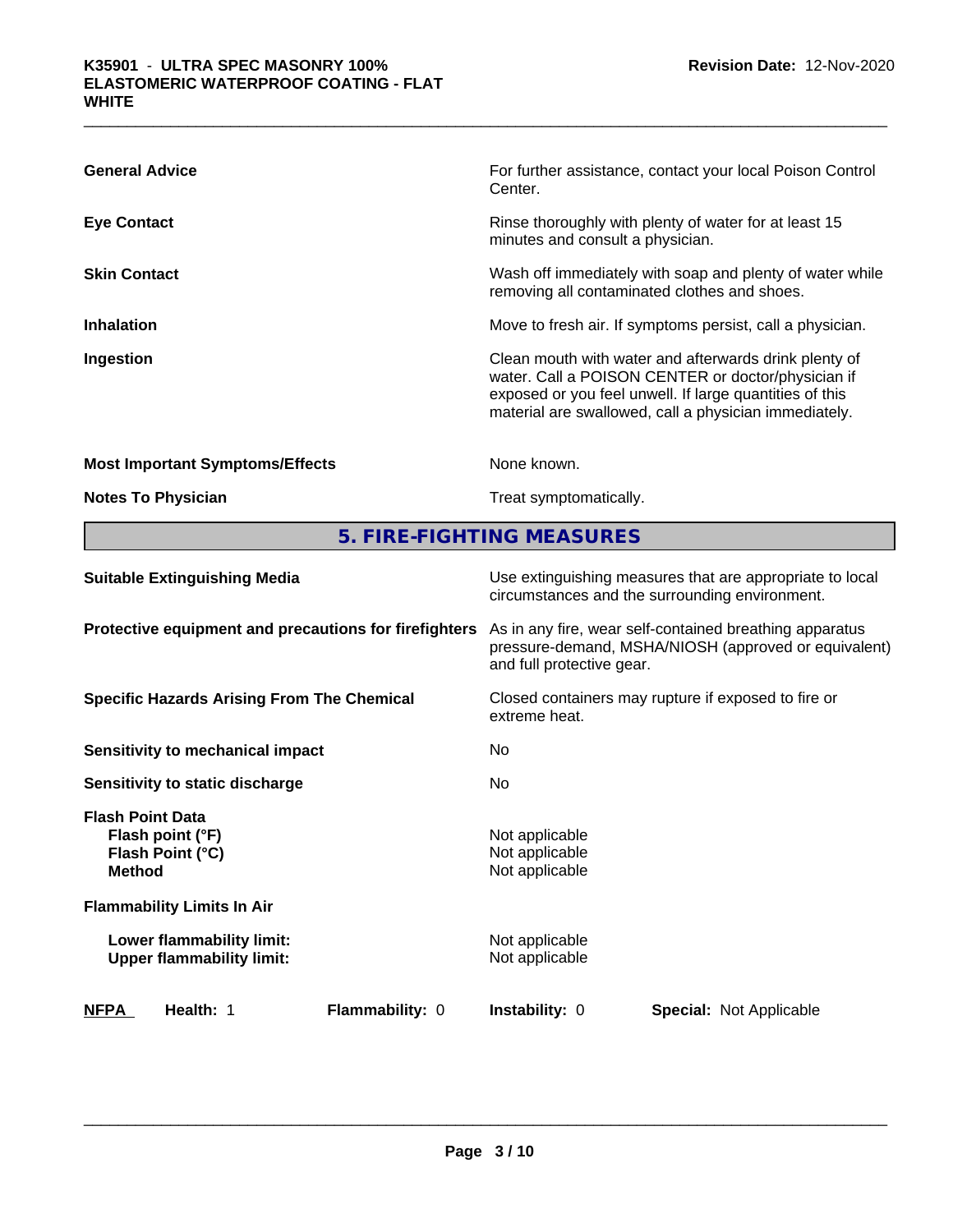### **NFPA Legend**

- 0 Not Hazardous
- 1 Slightly
- 2 Moderate
- 3 High
- 4 Severe

*The ratings assigned are only suggested ratings, the contractor/employer has ultimate responsibilities for NFPA ratings where this system is used.*

*Additional information regarding the NFPA rating system is available from the National Fire Protection Agency (NFPA) at www.nfpa.org.*

## **6. ACCIDENTAL RELEASE MEASURES**

## **Personal Precautions Precautions** Avoid contact with skin, eyes and clothing. Ensure

**Other Information Discription Prevent further leakage or spillage if safe to do so.** 

**Environmental precautions** See Section 12 for additional Ecological Information.

**Methods for Cleaning Up Example 20 Soak** up with inert absorbent material. Sweep up and shovel into suitable containers for disposal.

## **7. HANDLING AND STORAGE**

**Handling Handling Avoid contact with skin, eyes and clothing. Avoid breathing Handling Avoid breathing Avoid breathing** vapors, spray mists or sanding dust. In case of insufficient ventilation, wear suitable respiratory equipment.

**Storage Keep container tightly closed. Keep out of the reach of Keep** container tightly closed. Keep out of the reach of

## **Incompatible Materials No information available**

adequate ventilation.

**8. EXPOSURE CONTROLS/PERSONAL PROTECTION**

children.

## **Exposure Limits**

| <b>Chemical name</b> | <b>ACGIH TLV</b>          | <b>Alberta</b>             | <b>British Columbia</b>         | <b>Ontario</b>          | Quebec                     |
|----------------------|---------------------------|----------------------------|---------------------------------|-------------------------|----------------------------|
| Limestone            | N/E                       | 10 mg/m $3 - TWA$          | 10 mg/m $3$ - TWA               | N/E                     | 10 mg/m $3$ - TWAEV        |
|                      |                           |                            | $3$ mg/m <sup>3</sup> - TWA     |                         |                            |
|                      |                           |                            | $20 \text{ mg/m}^3$ - STEL      |                         |                            |
| Titanium dioxide     | TWA: $10 \text{ mg/m}^3$  | 10 mg/m $3$ - TWA          | 10 mg/m $3$ - TWA               | 10 mg/m $3$ - TWA       | 10 mg/m $3$ - TWAEV        |
|                      |                           |                            | $3$ mg/m $3$ - TWA              |                         |                            |
| Ethylene glycol      | STEL: 50 ppm vapor        | 100 mg/m $3$ - Ceiling     | 10 mg/m $3$ - TWA               | 100 mg/m $3$ - Ceiling  | 50 ppm - Ceiling           |
|                      | fraction                  |                            | $20 \text{ mg/m}^3$ - STEL      |                         | 127 mg/m $3$ - Ceiling     |
|                      | STEL: $10 \text{ mg/m}^3$ |                            | 100 mg/m <sup>3</sup> - Ceiling |                         |                            |
|                      | inhalable particulate     |                            | 50 ppm - Ceiling                |                         |                            |
|                      | matter, aerosol only      |                            |                                 |                         |                            |
|                      | TWA: 25 ppm vapor         |                            |                                 |                         |                            |
|                      | fraction                  |                            |                                 |                         |                            |
| Zinc oxide           | STEL: $10 \text{ mg/m}^3$ | $2 \text{mq/m}^3$ - TWA    | $2$ mg/m <sup>3</sup> - TWA     | $2 \text{mq/m}^3$ - TWA | 10 mg/m $3$ - TWAEV        |
|                      | respirable particulate    | $10 \text{ mg/m}^3$ - STEL | $10 \text{ mg/m}^3$ - STEL      | 10 mg/m $3 -$ STEL      | $5 \text{ mg/m}^3$ - TWAEV |
|                      | matter                    |                            |                                 |                         | 10 $mq/m^3$ - STEV         |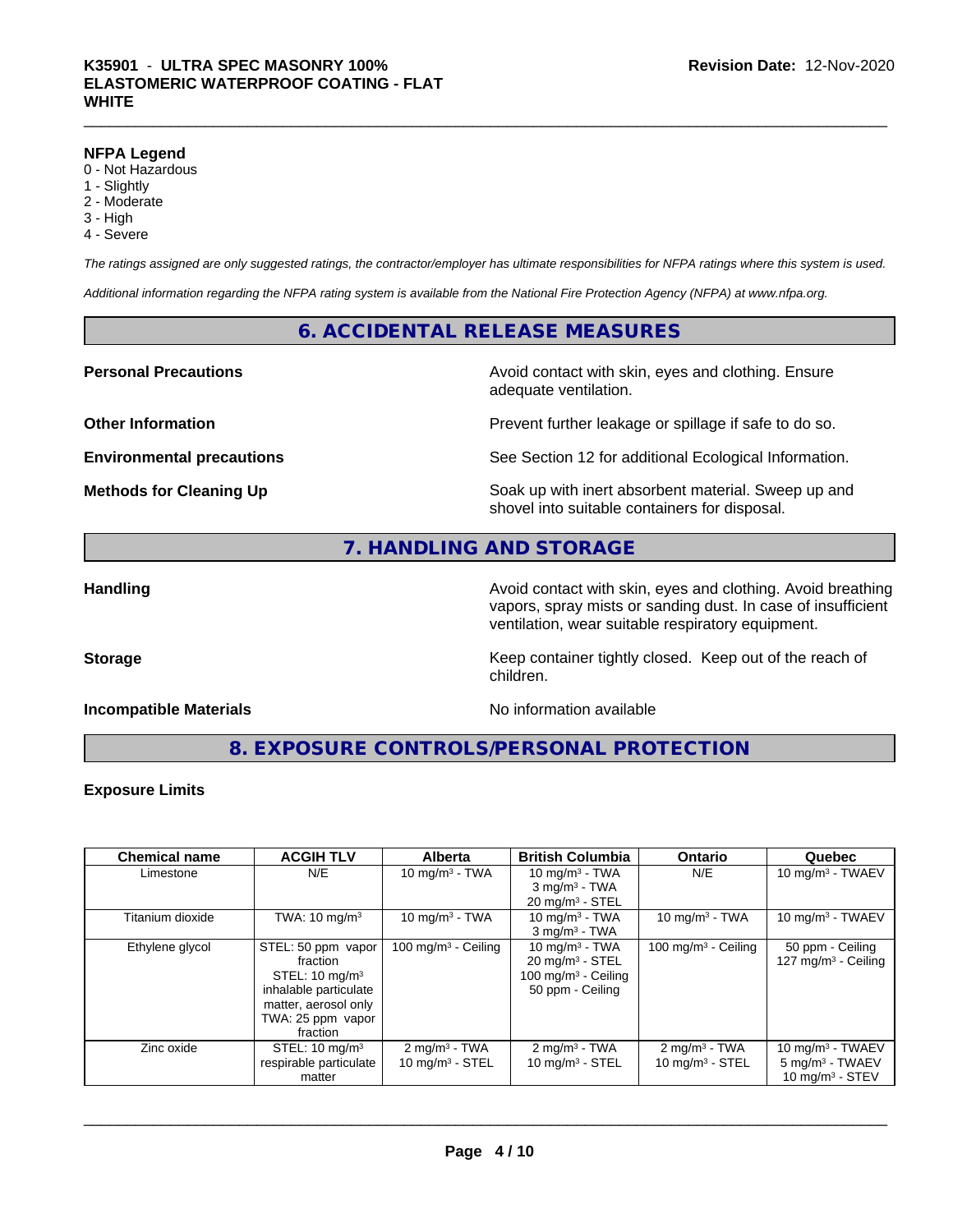## K35901 - ULTRA SPEC MASONRY 100%<br>ELASTOMERIC WATERPROOF COATING - FLAT<br>WHITE **ELASTOMERIC WATERPROOF COATING - FLAT WHITE**

|                     | TWA: $2 \text{ mg/m}^3$<br>respirable particulate I<br>matter    |                                 |                                 |                             |                                 |
|---------------------|------------------------------------------------------------------|---------------------------------|---------------------------------|-----------------------------|---------------------------------|
| Silica, mica        | TWA: $3 \text{ mg/m}^3$<br>respirable particulate<br>matter      | $3 \text{ mg/m}^3$ - TWA        | $3 \text{ mg/m}^3$ - TWA        | $3 \text{ mg/m}^3$ - TWA    | $3$ mg/m <sup>3</sup> - TWAEV   |
| Silica, crystalline | TWA: 0.025 mg/m <sup>3</sup><br>respirable particulate<br>matter | $0.025$ mg/m <sup>3</sup> - TWA | $0.025$ mg/m <sup>3</sup> - TWA | $0.10 \text{ mg/m}^3$ - TWA | $0.1$ mg/m <sup>3</sup> - TWAEV |

#### **Legend**

ACGIH - American Conference of Governmental Industrial Hygienists

Alberta - Alberta Occupational Exposure Limits

British Columbia - British Columbia Occupational Exposure Limits

Ontario - Ontario Occupational Exposure Limits

Quebec - Quebec Occupational Exposure Limits

N/E - Not established

#### **Personal Protective Equipment**

**Engineering Measures Ensure** Ensure adequate ventilation, especially in confined areas.

**Eye/Face Protection Safety glasses with side-shields. Skin Protection Protection Protective gloves and impervious clothing. Respiratory Protection In operations where exposure limits are exceeded, use a** local protection NIOSH approved respirator that has been selected by a technically qualified person for the specific work conditions.

**Hygiene Measures Avoid contact with skin, eyes and clothing. Remove and Avoid contact with skin, eyes and clothing. Remove and Avoid contact with skin, eyes and clothing. Remove and** wash contaminated clothing before re-use. Wash thoroughly after handling.

## **9. PHYSICAL AND CHEMICAL PROPERTIES**

**Appearance** liquid **Odor** little or no odor **Odor Threshold No information available No information available Density (lbs/gal)** 10.8 - 10.9 **Specific Gravity** 1.29 - 1.31 **pH pH**  $\blacksquare$ **Viscosity (cps)** No information available **Solubility(ies)** No information available **Water solubility** No information available **Evaporation Rate Evaporation Rate No information available Vapor pressure** No information available **Vapor density No information available No** information available **Wt. % Solids** 50 - 60 **Vol. % Solids Wt.** % Volatiles 40 - 50 **Vol. % Volatiles** 55 - 65 **VOC Regulatory Limit (g/L)** < 100 **Boiling Point (°F)** 212 **Boiling Point (°C)** 100 **Freezing point (°F)** 32 **Freezing Point (°C)** 0 **Flash point (°F)** Not applicable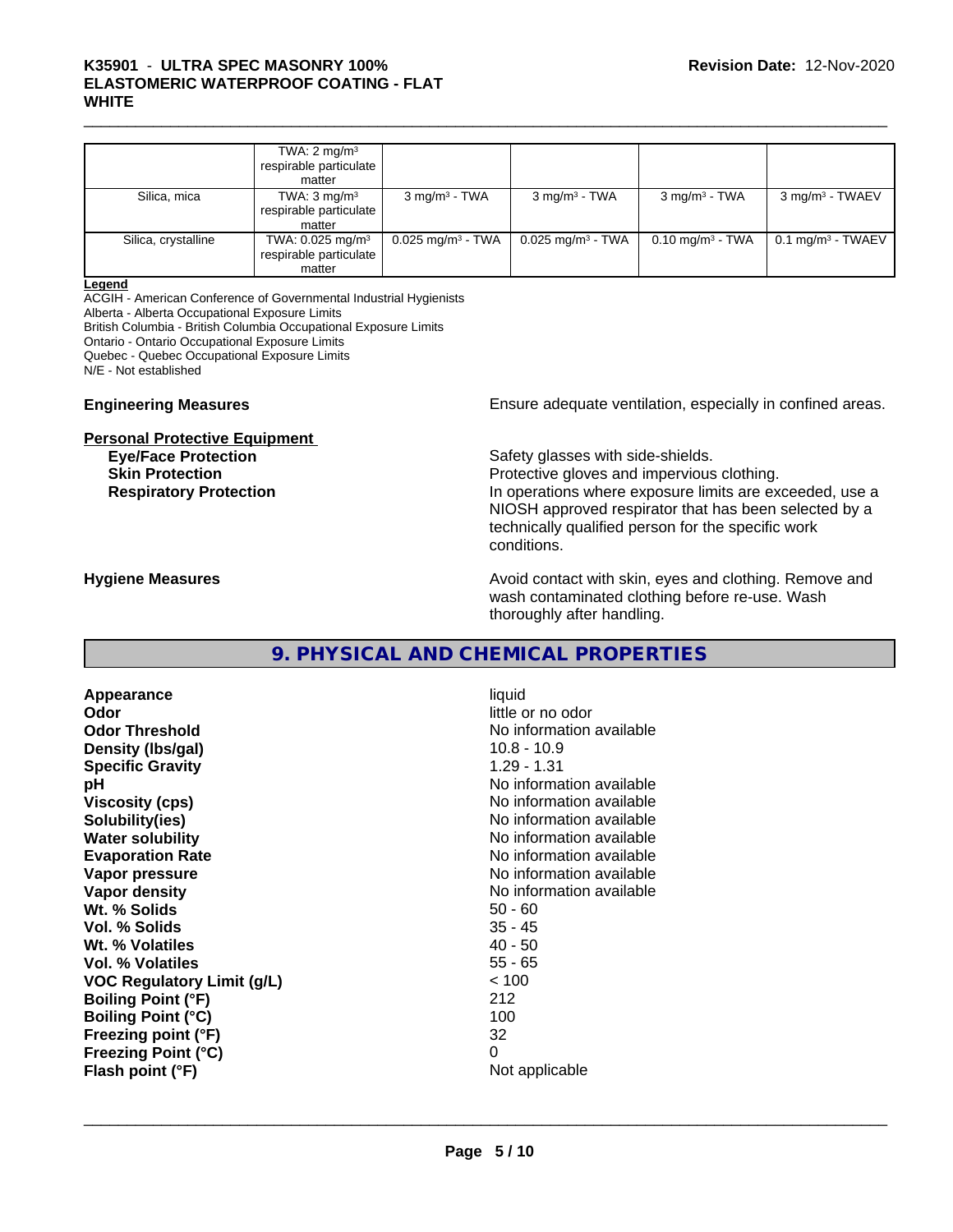## K35901 - ULTRA SPEC MASONRY 100%<br>ELASTOMERIC WATERPROOF COATING - FLAT<br>WHITE **ELASTOMERIC WATERPROOF COATING - FLAT WHITE**

**Flash Point (°C)** Not applicable **Method** Not applicable **Flammability (solid, gas)**<br> **Upper flammability limit:**<br>
Upper flammability limit:<br>  $\begin{array}{ccc}\n\bullet & \bullet & \bullet \\
\bullet & \bullet & \bullet\n\end{array}$ **Upper flammability limit: Lower flammability limit:** Not applicable **Autoignition Temperature (°F)**<br> **Autoignition Temperature (°C)** No information available **Autoignition Temperature (°C) Decomposition Temperature (°F)** No information available **Decomposition Temperature (°C)**<br> **Partition coefficient**<br> **Partition coefficient**<br> **No** information available

**No information available** 

## **10. STABILITY AND REACTIVITY**

**Hazardous Decomposition Products** None under normal use.

**Reactivity** Not Applicable

**Chemical Stability Stable under normal conditions.** 

**Conditions to avoid Prevent from freezing.** 

**Incompatible Materials No materials** No materials to be especially mentioned.

**Possibility of hazardous reactions** None under normal conditions of use.

## **11. TOXICOLOGICAL INFORMATION**

**Product Information Information on likely routes of exposure**

**Principal Routes of Exposure Exposure** Eye contact, skin contact and inhalation.

**Acute Toxicity Product Information Information No information available** 

**Symptoms related to the physical,chemical and toxicological characteristics**

**Symptoms** No information available

 $\overline{\phantom{a}}$  ,  $\overline{\phantom{a}}$  ,  $\overline{\phantom{a}}$  ,  $\overline{\phantom{a}}$  ,  $\overline{\phantom{a}}$  ,  $\overline{\phantom{a}}$  ,  $\overline{\phantom{a}}$  ,  $\overline{\phantom{a}}$  ,  $\overline{\phantom{a}}$  ,  $\overline{\phantom{a}}$  ,  $\overline{\phantom{a}}$  ,  $\overline{\phantom{a}}$  ,  $\overline{\phantom{a}}$  ,  $\overline{\phantom{a}}$  ,  $\overline{\phantom{a}}$  ,  $\overline{\phantom{a}}$ 

### **Delayed and immediate effects as well as chronic effects from short and long-term exposure**

| Eye contact                 | May cause slight irritation                                 |
|-----------------------------|-------------------------------------------------------------|
| <b>Skin contact</b>         | Substance may cause slight skin irritation. Prolonged or    |
|                             | repeated contact may dry skin and cause irritation.         |
| <b>Inhalation</b>           | May cause irritation of respiratory tract.                  |
| Ingestion                   | May be harmful if swallowed. Ingestion may cause            |
|                             | gastrointestinal irritation, nausea, vomiting and diarrhea. |
|                             | May cause adverse kidney effects.                           |
| <b>Sensitization</b>        | No information available.                                   |
| <b>Neurological Effects</b> | No information available.                                   |
| <b>Mutagenic Effects</b>    | No information available.                                   |
|                             |                                                             |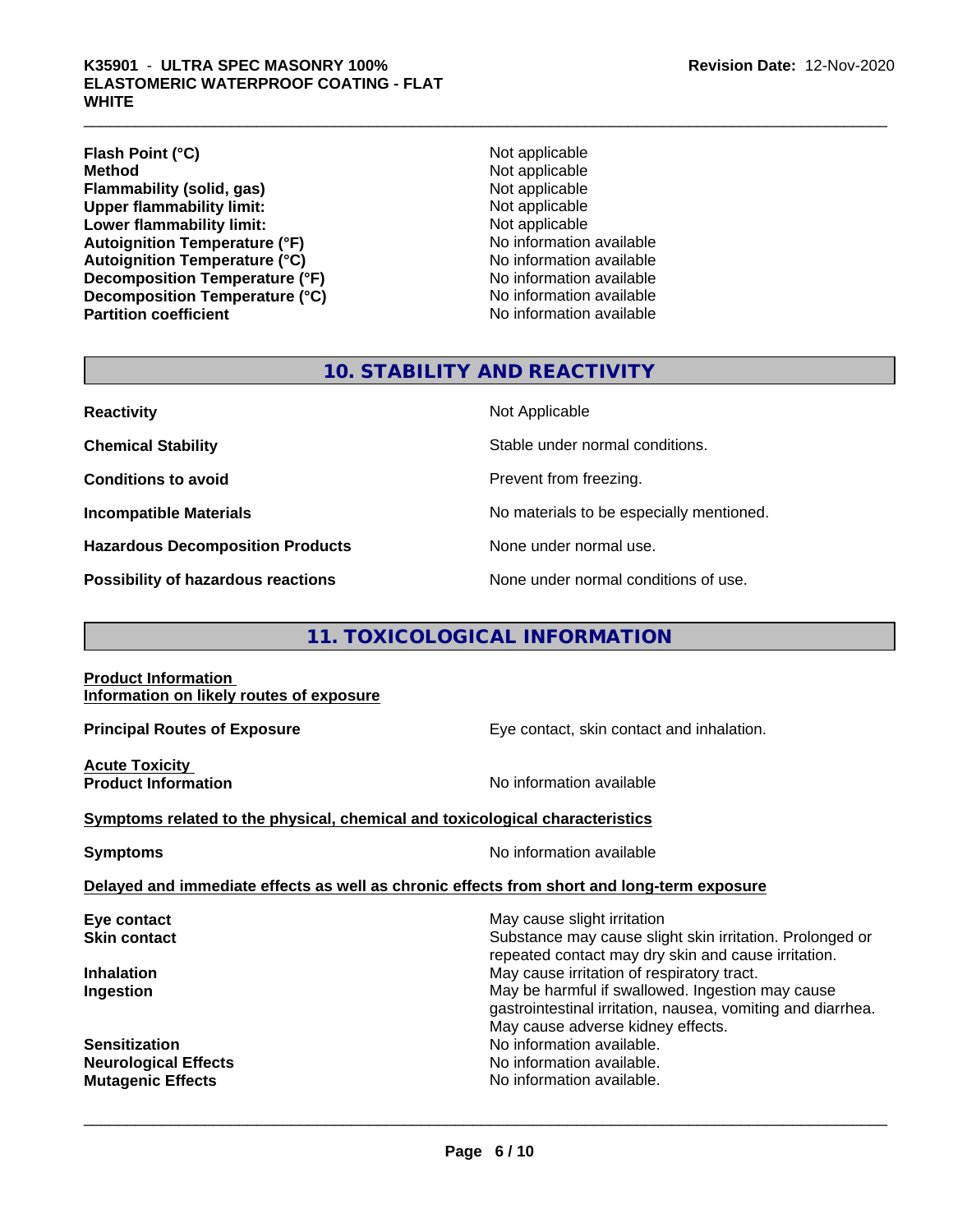| <b>Reproductive Effects</b>     | No information available.                                                     |
|---------------------------------|-------------------------------------------------------------------------------|
| <b>Developmental Effects</b>    | No information available.                                                     |
| <b>Target organ effects</b>     | No information available.                                                     |
| <b>STOT - single exposure</b>   | No information available.                                                     |
| <b>STOT - repeated exposure</b> | Causes damage to organs through prolonged or repeated<br>exposure if inhaled. |
| Other adverse effects           | No information available.                                                     |
| <b>Aspiration Hazard</b>        | No information available.                                                     |

**Numerical measures of toxicity**

#### **The following values are calculated based on chapter 3.1 of the GHS document**

**ATEmix (oral)** 19556 mg/kg

**Component Information**

| Chemical name                     | Oral LD50             | Dermal LD50                                   | Inhalation LC50 |
|-----------------------------------|-----------------------|-----------------------------------------------|-----------------|
| Titanium dioxide<br>13463-67-7    | $> 10000$ mg/kg (Rat) |                                               |                 |
| Ethylene glycol<br>$107 - 21 - 1$ | $= 4700$ mg/kg (Rat)  | $= 10600$ mg/kg (Rat) = 9530 µL/kg<br>Rabbit) |                 |
| Zinc oxide<br>1314-13-2           | $>$ 5000 mg/kg (Rat)  |                                               |                 |
| Diphenyl ketone<br>119-61-9       | $> 10$ g/kg (Rat)     | $=$ 3535 mg/kg (Rabbit)                       |                 |

#### **Chronic Toxicity**

#### **Carcinogenicity**

*The information below indicateswhether each agency has listed any ingredient as a carcinogen:.*

| <b>Chemical name</b> | <b>IARC</b>                    | <b>NTP</b>             |
|----------------------|--------------------------------|------------------------|
|                      | 2B - Possible Human Carcinogen |                        |
| Titanium dioxide     |                                |                        |
|                      | - Human Carcinogen             | Known Human Carcinogen |
| Silica, crystalline  |                                |                        |
|                      | 2B - Possible Human Carcinogen |                        |
| Diphenyl ketone      |                                |                        |

• Crystalline Silica has been determined to be carcinogenic to humans by IARC (1) when in respirable form. Risk of cancer depends on duration and level of inhalation exposure to spray mist or dust from sanding the dried paint.• Although IARC has classified titanium dioxide as possibly carcinogenic to humans (2B), their summary concludes: "No significant exposure to titanium dioxide is thought to occur during the use of products in which titanium dioxide is bound to other materials, such as paint."

#### **Legend**

IARC - International Agency for Research on Cancer NTP - National Toxicity Program OSHA - Occupational Safety & Health Administration

## **12. ECOLOGICAL INFORMATION**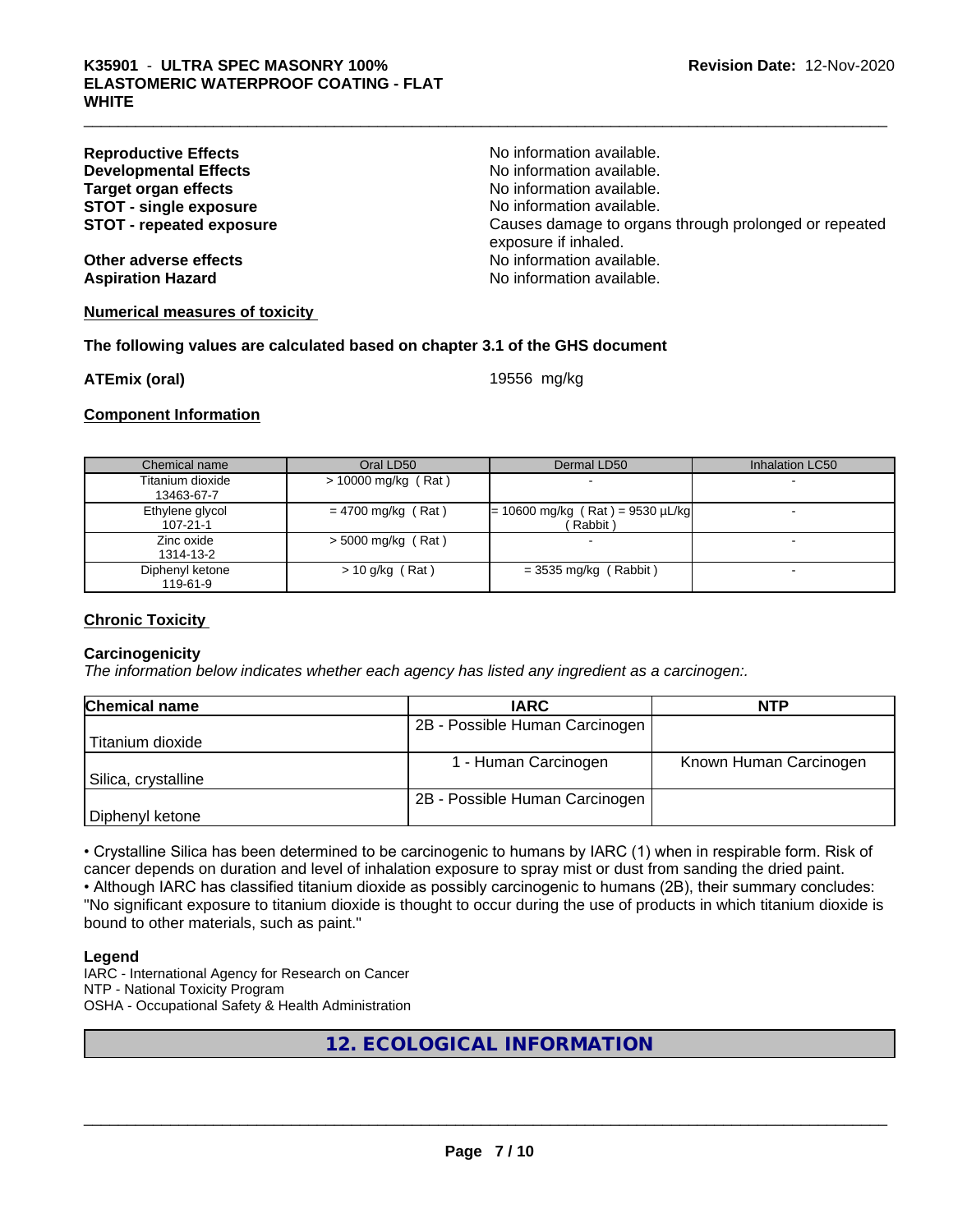## **Ecotoxicity Effects**

The environmental impact of this product has not been fully investigated.

#### **Product Information**

#### **Acute Toxicity to Fish**

No information available

## **Acute Toxicity to Aquatic Invertebrates**

No information available

#### **Acute Toxicity to Aquatic Plants**

No information available

#### **Persistence / Degradability**

No information available.

#### **Bioaccumulation**

There is no data for this product.

#### **Mobility in Environmental Media**

No information available.

#### **Ozone**

No information available

#### **Component Information**

#### **Acute Toxicity to Fish**

Titanium dioxide  $LC50:$  > 1000 mg/L (Fathead Minnow - 96 hr.) Ethylene glycol LC50: 8050 mg/L (Fathead Minnow - 96 hr.)

## **Acute Toxicity to Aquatic Invertebrates**

No information available

#### **Acute Toxicity to Aquatic Plants** No information available

## **13. DISPOSAL CONSIDERATIONS**

**Waste Disposal Method Dispose of in accordance with federal, state, provincial,** and local regulations. Local requirements may vary, consult your sanitation department or state-designated environmental protection agency for more disposal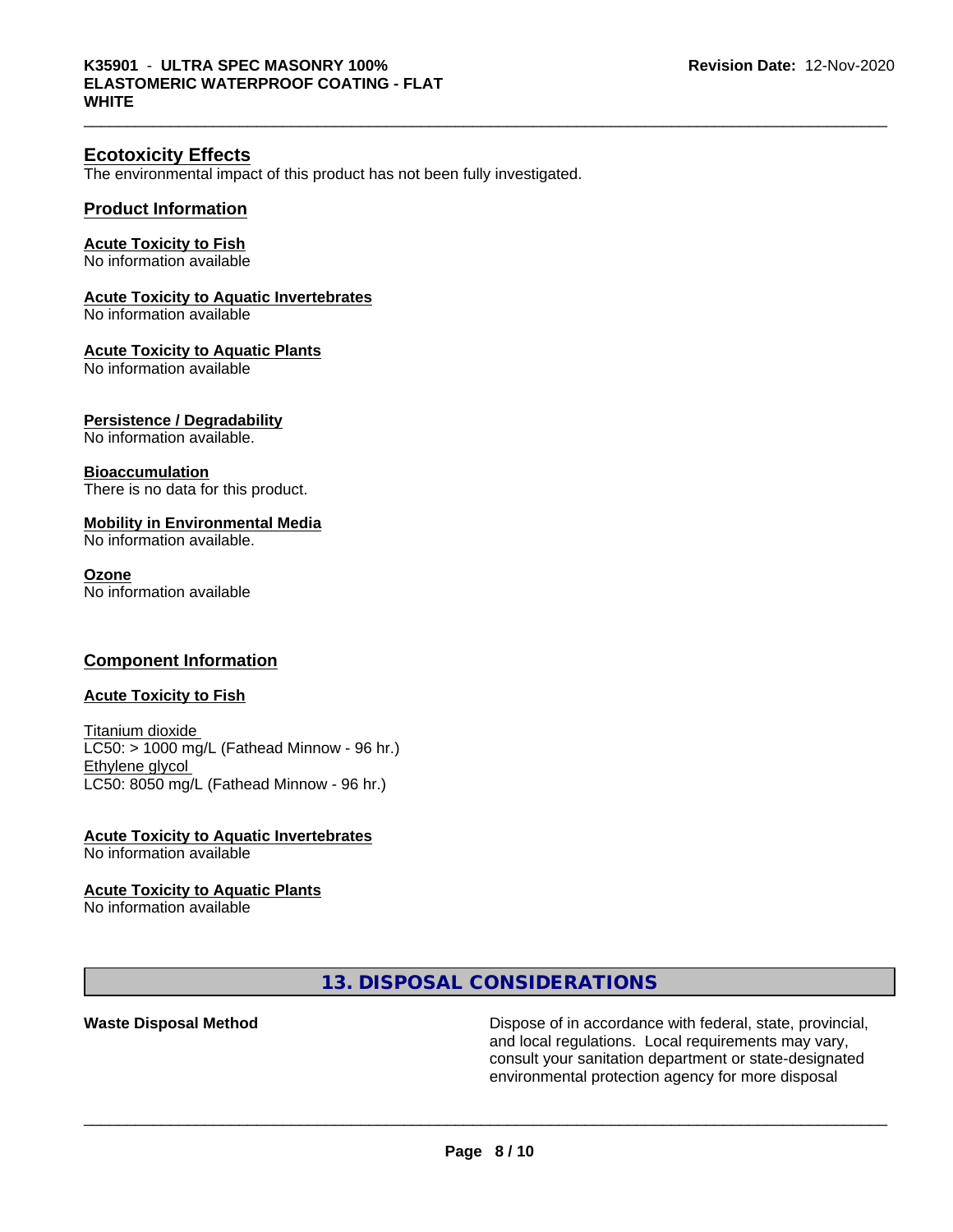options.

**14. TRANSPORT INFORMATION**

**TDG** Not regulated

**ICAO / IATA** Not regulated

**IMDG / IMO** Not regulated

**15. REGULATORY INFORMATION**

## **International Inventories**

| <b>TSCA: United States</b> | Yes - All components are listed or exempt. |
|----------------------------|--------------------------------------------|
| <b>DSL: Canada</b>         | Yes - All components are listed or exempt. |

## **National Pollutant Release Inventory (NPRI)**

#### **NPRI Parts 1- 4**

This product contains the following Parts 1-4 NPRI chemicals:

| <b>Chemical name</b> | <b>CAS No.</b> | Weight-% | <b>NPRI Parts 1-4</b> |  |
|----------------------|----------------|----------|-----------------------|--|
| Ethylene glycol      | 107-21-1       | 5%       | _isted                |  |

#### **NPRI Part 5**

This product contains the following NPRI Part 5 Chemicals:

*None*

### **WHMIS Regulatory Status**

This product has been classified in accordance with the hazard criteria of the Hazardous Products Regulations (HPR) and the SDS contains all the information required by the HPR.

| <b>16. OTHER INFORMATION</b>                                                                                                    |            |                 |                      |          |  |  |  |
|---------------------------------------------------------------------------------------------------------------------------------|------------|-----------------|----------------------|----------|--|--|--|
| HMIS -                                                                                                                          | Health: 1* | Flammability: 0 | <b>Reactivity: 0</b> | $PPE: -$ |  |  |  |
| <b>HMIS Legend</b><br>0 - Minimal Hazard<br>1 - Slight Hazard<br>2 - Moderate Hazard<br>3 - Serious Hazard<br>4 - Severe Hazard |            |                 |                      |          |  |  |  |